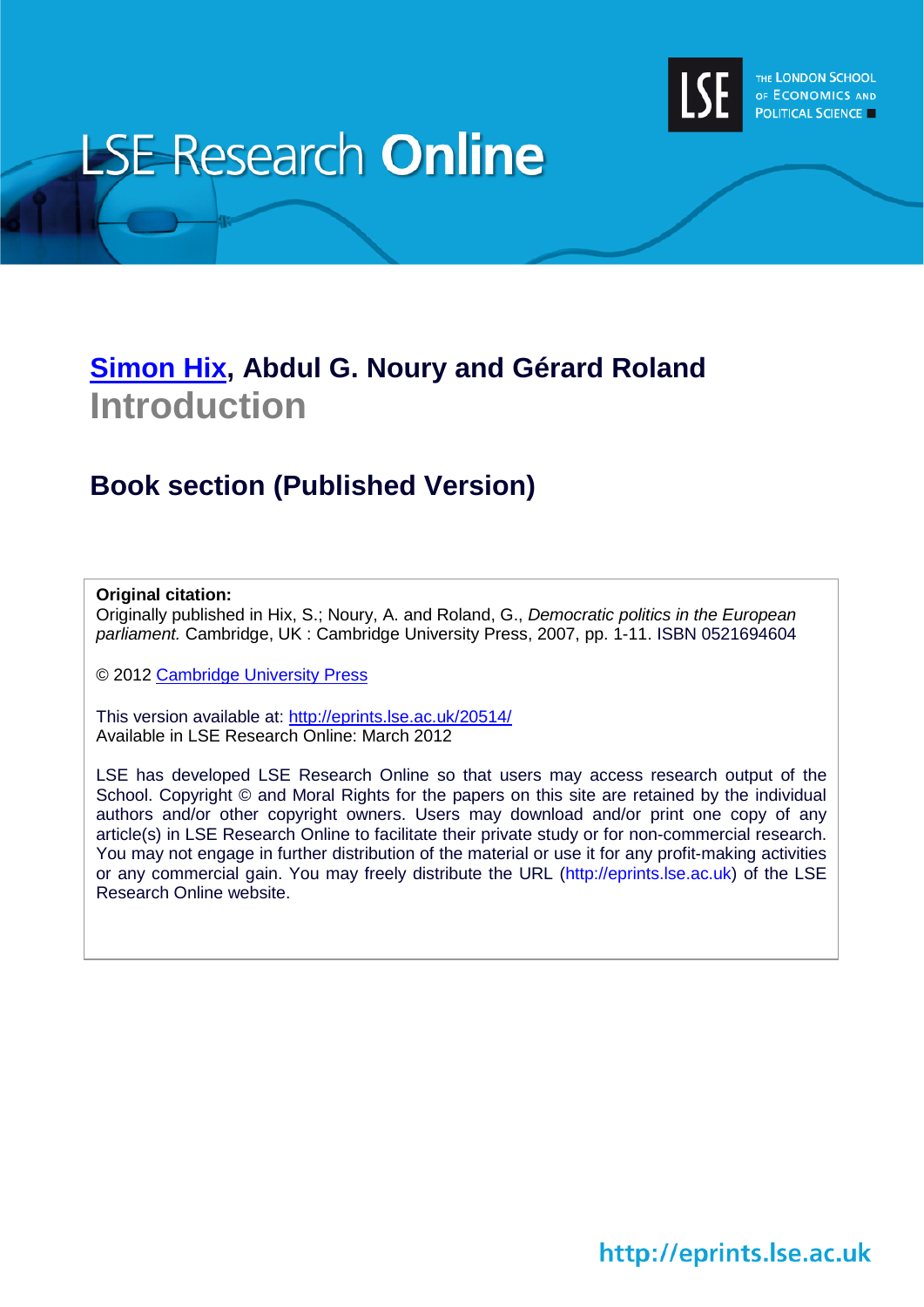# Cambridge Books Online

http://ebooks.cambridge.org



Democratic Politics in the European Parliament

Simon Hix, Abdul G. Noury, Gérard Roland

Book DOI: http://dx.doi.org/10.1017/CBO9780511491955

Online ISBN: 9780511491955

Hardback ISBN: 9780521872881

Paperback ISBN: 9780521694605

**Chapter** 

Introduction pp. 1-11

Chapter DOI: http://dx.doi.org/10.1017/CBO9780511491955.001

Cambridge University Press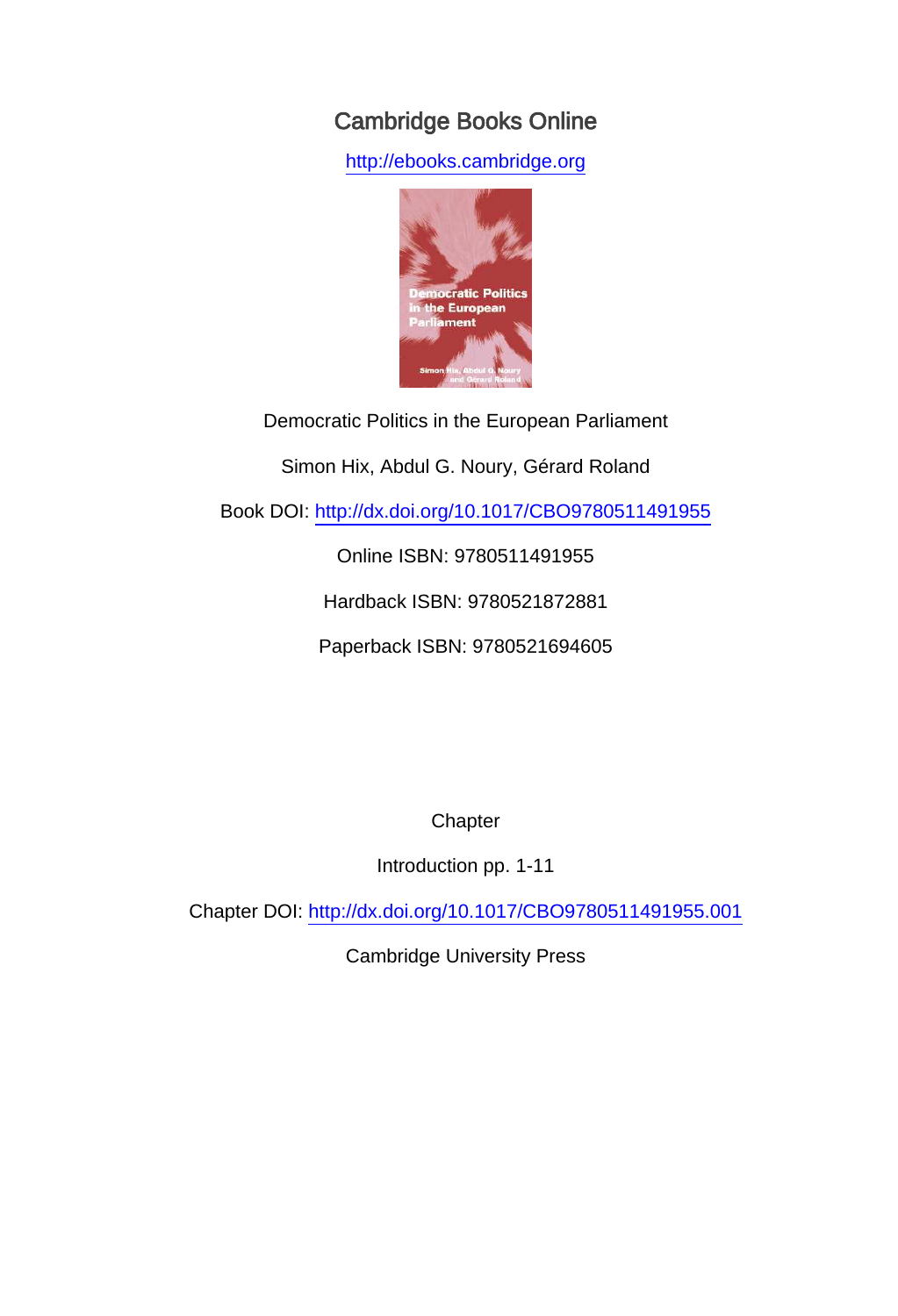'I have come to the conclusion that if a vote were to take place today, the outcome would not be positive for the European institutions or for the European project. In these circumstances I have decided not to submit a new Commission for your approval today. I need more time to look at this issue, to consult with the Council and to consult further with you, so that we can have strong support for the new Commission. ... These last few days have demonstrated that the European Union is a strong political construction and that this Parliament, elected by popular vote across all our member states, has a vital role to play in the governance of Europe.' José Manuel Durão Barroso, Commission President designate

'Today this House on the river Rhine has grown in stature. Its will was tested, its will has prevailed. ... Mr Barroso, you suggested yesterday that it was anti-European to vote against your Commission. ... [but] today, Euroscepticism loses because the voice of democracy in Europe has risen by an octave and has made itself heard in every national capital and beyond.' Graham Watson, Leader of the Alliance of Liberals and Democrats for Europe (the liberal party in the European Parliament)

On 27 October 2004 the European Parliament refused to elect the new Commission, the European Union (EU) executive. There was no vote, as 10 minutes before the vote the Commission President designate, José Manuel Durão Barroso, announced that he was withdrawing his team of Commissioners. He simply did not have the numbers: the Party of European Socialists, the second largest party in the Parliament after the June 2004 elections, was backed in its opposition to the proposed Commission by the smaller liberal, green, and radical-left parties. This coalition, with a combined force of 371 out of the 732 Members of the European Parliament (MEPs), was easily larger than the pro-Commission bloc of the European People's Party (EPP), with 268 seats, and the small conservative national party to its right, with 27 seats.

If it was so clear that the Parliament would reject the Commission, why did Barroso not withdraw his team earlier? It had been known for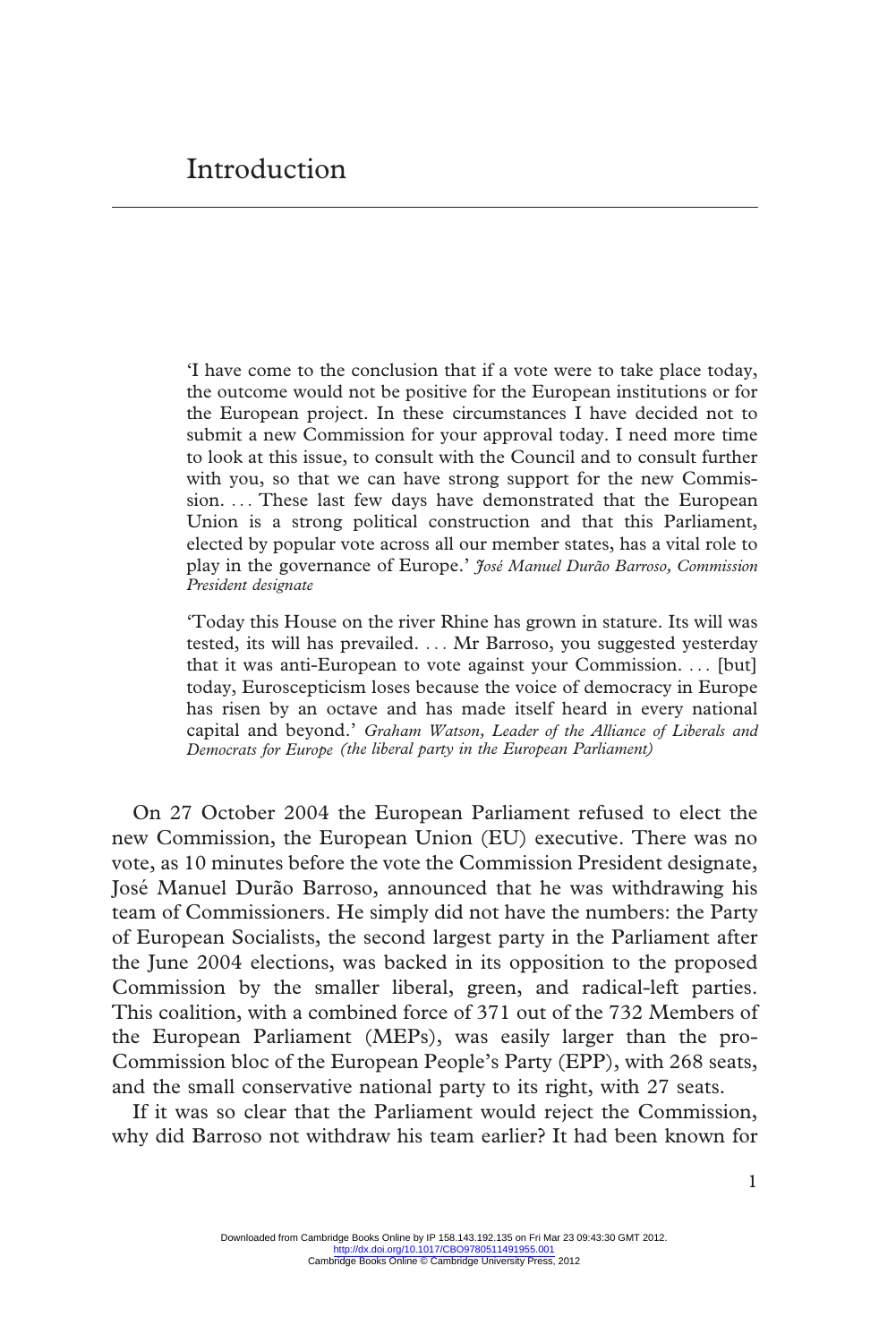some time that many liberal, socialist and green MEPs were unhappy with the nomination for the justice and home affairs portfolio of Rocco Buttiglione, a devout Catholic with ultra-conservative views on immigration, women's rights and homosexuality.

Barroso and the governments thought that they could railroad the Parliament. The governments expected the Parliament to support a Commission that was composed of politicians nominated by the twenty-five governments of the EU member states, as it had always done before. The Parliament does not have the right to reject individual Commissioners, but only to reject the whole team, and rejecting the whole team was thought of as the 'nuclear option'. Moreover, a crossparty coalition in the Parliament had voted for Barroso in July, and the proposed Commission contained a reasonable balance of conservatives, social democrats and liberals. Above all, Barroso did not place Buttiglione in another portfolio or force the Italian government to nominate someone else, because the governments were convinced that they could force 'their' MEPs to support the Commission.

This time, however, the European Parliament did not bend to the will of the governments. Only the night before the vote did it become clear that the overwhelming majority of MEPs would side with the leaders of their supranational parties in the Parliament rather than with their national party leaders, who were lobbying them heavily to support the Commission. It was now too late to reshuffle the team. Barroso hence decided that delaying the vote was the only option.

The media heralded this climb down by Barroso and the governments as a founding moment for democracy at the European level.<sup>1</sup> A coalition of supranational political parties was able to rally their troops in the Parliament to block the will of the supposedly sovereign governments of twenty-five nation-states. With cohesive parties that are independent from national government pressures, the formal powers of the European Parliament, to amend legislation and the budget and to elect and censure the Commission, were now a reality. Democratic politics had finally arrived in the EU.

Most commentators failed to realise, however, that parties and politics inside the European Parliament had been developing for some time.

<sup>&</sup>lt;sup>1</sup> For example, Wolfgang Munchau in *The Financial Times* declared that it was 'a great day for European democracy' (28 October 2004, p. 17). Adrian Hamilton in The Independent wrote: 'Europe's leaders ... cannot just continue taking the Union's institutions or its voters for granted ... But the other great lesson of this week may well prove more beneficent in the long term ... we are seeing in [the European Parliament's] manoeuvrings the beginnings of cross-national parties and Europe-wide politics' (28 October 2004, p. 41).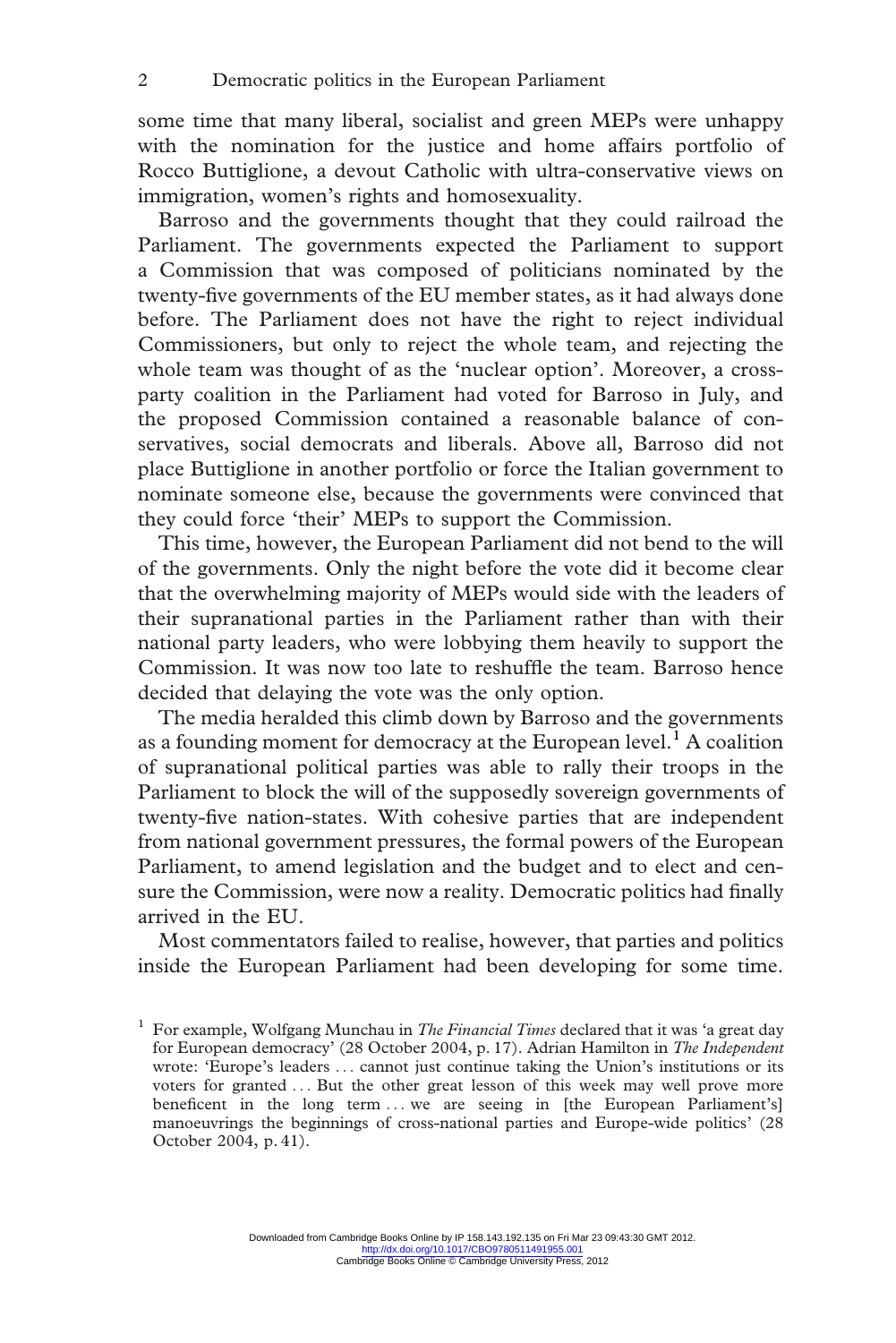#### Introduction 3

Since the first direct elections in 1979, beyond the attention of the mass media and the voters, and even off the radar screens of most of the EU's governments, the MEPs had gradually fashioned a well organised and highly competitive party system at the European level. What actually happened in October 2004 was that Europe's political class was finally forced to wake up to the new reality, where supranational party politics is a key aspect of policy-making in the emerging European polity.

What we do in this book is explain how this process developed: why MEPs chose to organise as supranational parties in the European Parliament in the first place, why these parties then evolved as powerful agenda-setting actors, why voting along supranational party lines gradually replaced voting along national party lines as the dominant form of behaviour in the Parliament, and ultimately how democratic politics emerged in the only directly elected institution at the European level.

We argue that increases in the power of the European Parliament have played a crucial role in shaping supranational parties in the European Parliament.<sup>2</sup> In a rather short space of time, a matter of decades rather than centuries, the European Parliament has evolved from an unelected consultative body to one of the most powerful elected assemblies in the world. Today, a large proportion of social and economic legislation applied in the member states of the EU is adopted at the European rather than the national level. The European Parliament not only has the power to amend and reject most EU laws but also influences the make-up and political direction of the body that initiates these laws: the European Commission. We argue that this increase in powers has made the European Parliament look increasingly like a normal parliament with cohesive parties who compete to dominate legislative outcomes and who form coalitions with other party groups for that purpose.

#### Summary of the argument and the main findings

We analyse all of the nearly 15,000 recorded votes by individual MEPs (roll-call votes) in the first five elected European Parliaments, covering the 25-year period between 1979 and 2004. We show that voting in the European Parliament has become increasingly structured. Contrary to a widespread popular perception, this structure is based around the transnational European parties, and not nationality. A German conservative is more likely to vote with a Portuguese conservative than with

 $2\degree$  For a survey of the explanations for the development of the powers of the European Parliament, see, in particular, Rittberger (2005).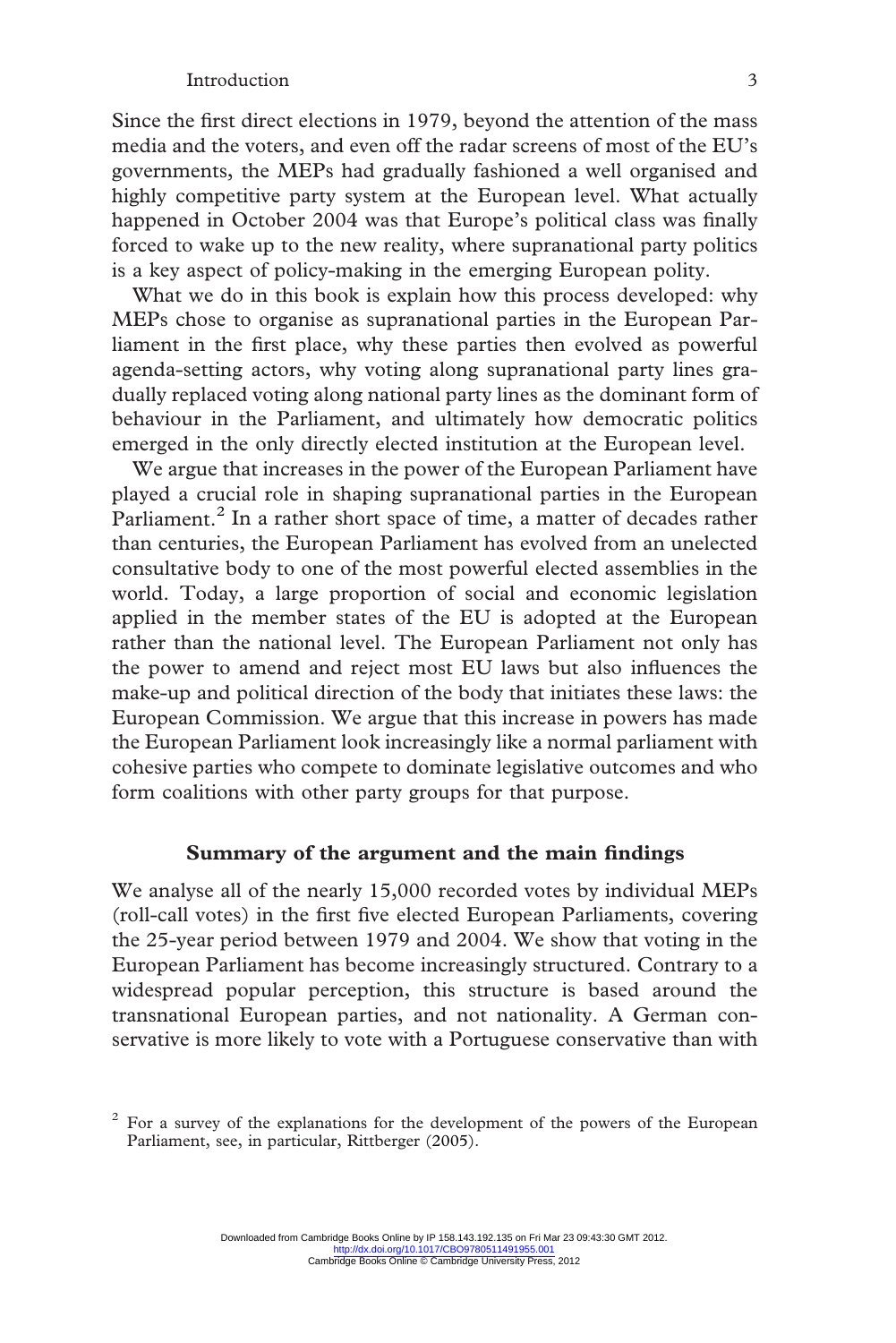a German social democrat or a German green. The voting behaviour of MEPs is thus based on party rather than nationality.

We build a theory to explain why this is the case in the European Parliament and also in other democracies. Our argument is based on the idea that in a democracy political conflicts (over redistribution, legislation, and so on) inside a parliament between representatives of different territorial units are best solved by federalism; in other words, by the appropriate devolution of power to the territorial units themselves, when these conflicts are important. The costs of devolution can then be minimised by keeping some powers centralised, such as jurisdiction over free trade and other areas (some key environmental competences, for example) where externalities between territorial units are important and would have a negative effect under decentralisation. We argue that it is more difficult and less efficient to organise the devolution of powers to socio-professional groups or economic sectors, or other functional interests in the economy, because this would entail potentially very negative economic consequences. If conflicts between territorial units can be solved more easily by devolution of powers than conflicts between socio-economic groups, then it follows quite naturally that the conflicts one ends up observing in national parliaments or federal legislatures are conflicts between socio-economic groups. This explains why parties form along the left–right axis and not along territorial lines. The theory applies to other advanced democracies as well as to the European Parliament.

We show that party cohesion has increased as the powers of the European Parliament have steadily increased. This suggests that higher stakes in decision-making have given MEPs with similar policy preferences the right incentives to solve their collective action problems inside the parliament, to form European-wide parties, to delegate increasing powers to the leaders of these organisations, to come up with unified positions to compete with the other European parties and to discipline their members into voting with the European party line. We show, for example, that cohesiveness of parties does not decrease in the long run even when the parties become more ideologically heterogeneous. However, higher fragmentation of the European parties is associated with a somewhat lower cohesion. In other words, when the European parties are composed mostly of many small national party delegations, they have a harder time to agree on a common position than when the European parties are composed of some large national delegations and some smaller ones.

The cohesion of European parties is quite surprising for several reasons. First, the degree of agenda control by the European party leaders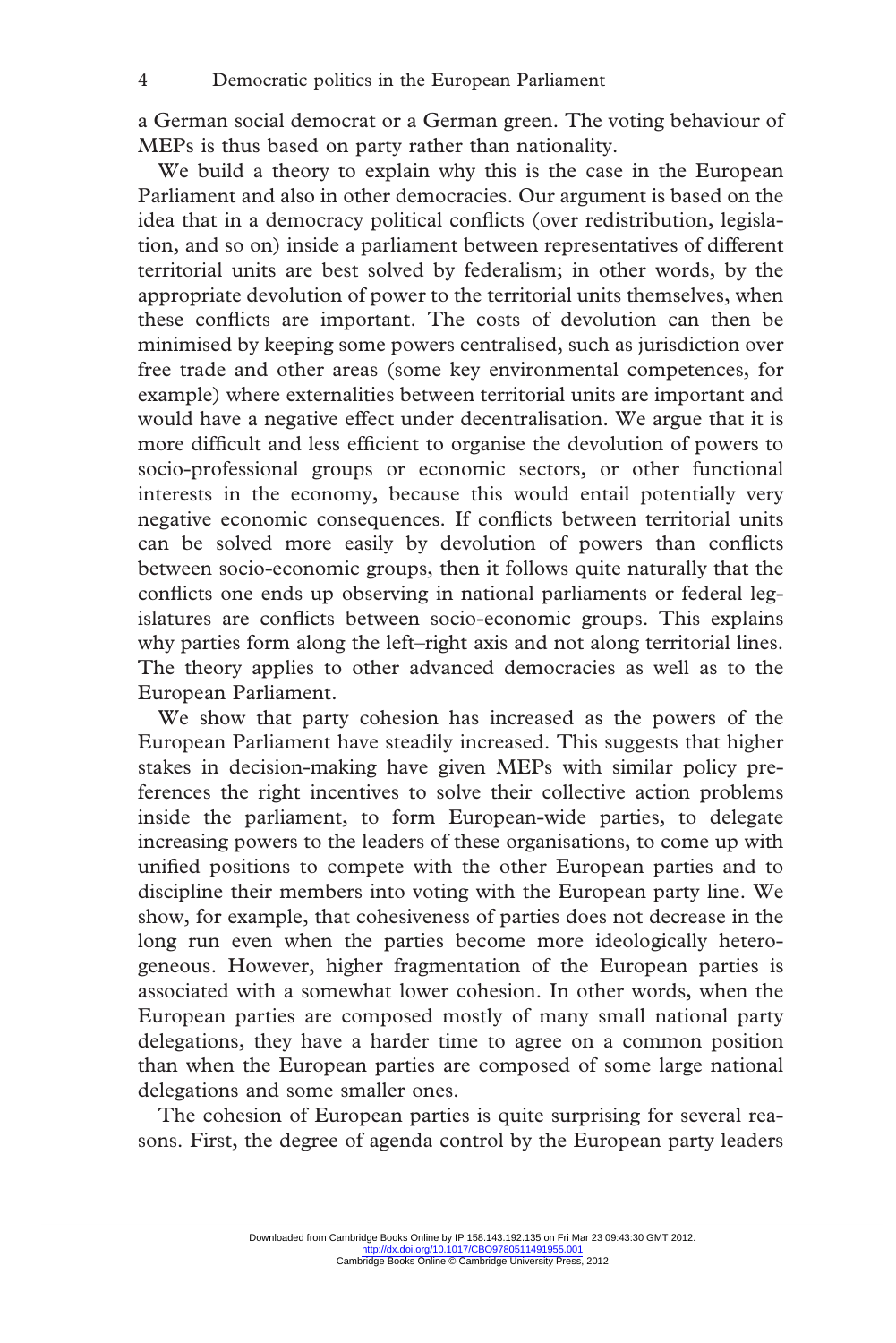is more limited than in most national parliaments. Indeed, the European Commission has the exclusive right of initiative of nearly all EU legislation. Hence, legislation that comes on the floor of the European Parliament emanates from outside the parliament and not from a majority coalition inside the parliament. This inability to control the agenda should reduce party cohesion, as the leaders of the parties in the parliament cannot filter out proposals on which their members have divergent political opinions. We do find some evidence of lower cohesion due to the lack of agenda control – for example, the parties are slightly more cohesive on non-legislative issues, which are initiated internally in the parliament, than on legislative issues, which are initiated externally. However, we also find evidence suggesting that the European parties are able to overcome the lack of agenda control and vote cohesively. For example, we find that a European party is as cohesive in a vote on a 'hostile amendment' (where an amendment is proposed by another party on a bill where a member of the first party is the rapporteur) as in all other votes.

A second reason why cohesiveness should be lower in the European Parliament is that European parties do not have many instruments to discipline their members. They do not control the selection of candidates in European Parliament elections, as this is controlled by the national parties who make up the European parties. The European parties also have no control over the future career of MEPs, as it is again the national parties who control the allocation of ministerial portfolios and other jobs in the domestic arena and the selection of European Commissioners. The only instruments European parties have to discipline their members are the allocation of membership of legislative committees, rapporteurships and other positions of influence within the European Parliament. These instruments are relatively weak in terms of their disciplining power. They are definitely weaker than the ones available to parties in parliamentary regimes. However, to the extent that it is national parties that develop common positions in their European parties, it is national parties that play a key role in enforcing European party discipline. Individual MEPs nearly always vote with their national party delegation, independently of their own preferences. If one adds this to the fact that it is rare that a national party votes against its European party, one understands that national parties play a key role in determining the cohesion of the European parties. European parties are able to mobilise their members to participate more in votes that are expected to be closer and the outcome more competitive.

We consequently argue that the incentive to form and maintain powerful transnational party organisations is fundamentally related to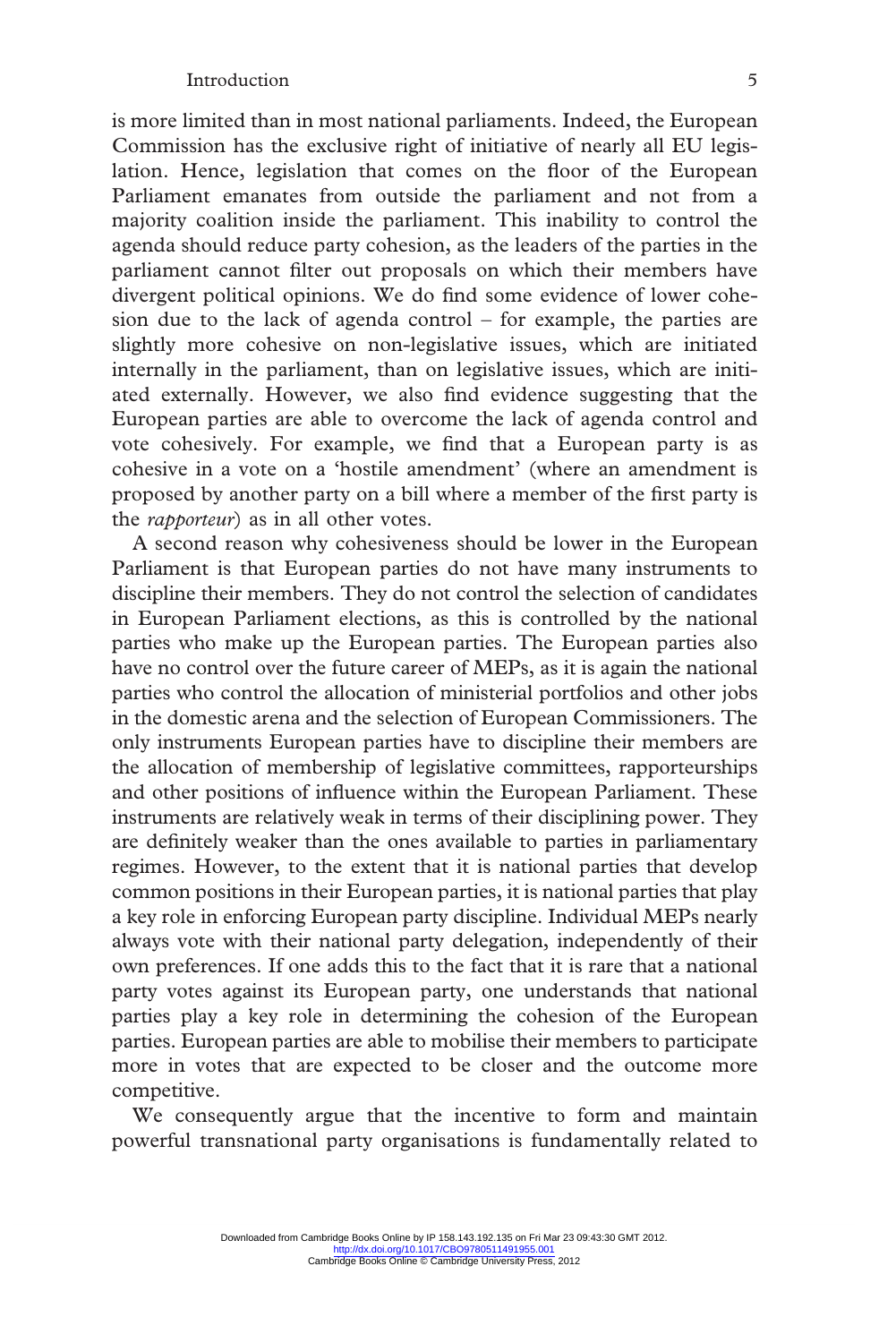political competition inside the European Parliament to secure policy outcomes from the EU that are as close as possible to the ideological (left–right) preferences of the MEPs and national parties. It pays to be cohesive because this increases a party's chance of being on the winning side of a vote and thus to influence its final outcome. It is thus natural that the increases in the powers of the European Parliament have led to a stronger and more democratic structure of politics in the European Parliament, based around left–right competition between genuine European parties.

### Outline of the book

Chapter 1 provides some essential background material on the development of the powers of and parties in the European Parliament. Chapters 2 and 3 then present the two basic elements of our theory: that political parties are essential for the functioning of democratic politics, and that these political organisations are more likely to emerge around ideological (left–right) divisions than territorial divisions.

The remainder of the book contains a series of empirical tests of our ideas, using a unique dataset of all roll-call votes in the European Parliament between 1979 and 2004. Chapter 4 starts the analysis by looking at the increasing participation of MEPs in roll-call votes and how participation varies with the powers of the European Parliament on the issue of the vote. We find growing levels of participation, more growth in more organised parties, and more participation where the Parliament has more power.

The next three chapters focus on partisan politics inside the Parliament. Chapter 5 looks at the 'cohesion' of the political parties. We introduce a cohesion index for measuring the cohesion of parties and national delegations. We show that while voting along transnational party lines has increased, voting along national lines has decreased. We then investigate the determinants of party cohesion, and find that the transnational parties are increasingly cohesive despite growing internal ideological and national diversity.

We then investigate two possible explanations of growing partisan politics in the European Parliament. Chapter 6 focuses on whether the parties in the European Parliament can enforce party discipline by controlling the agenda. We find that parties are more likely to be cohesive where they have some control over the agenda, on non-legislative resolutions, for example. Because agenda-setting rights are shared amongst the parties and because legislation is initiated externally by the Commission, this limited agenda control in the European Parliament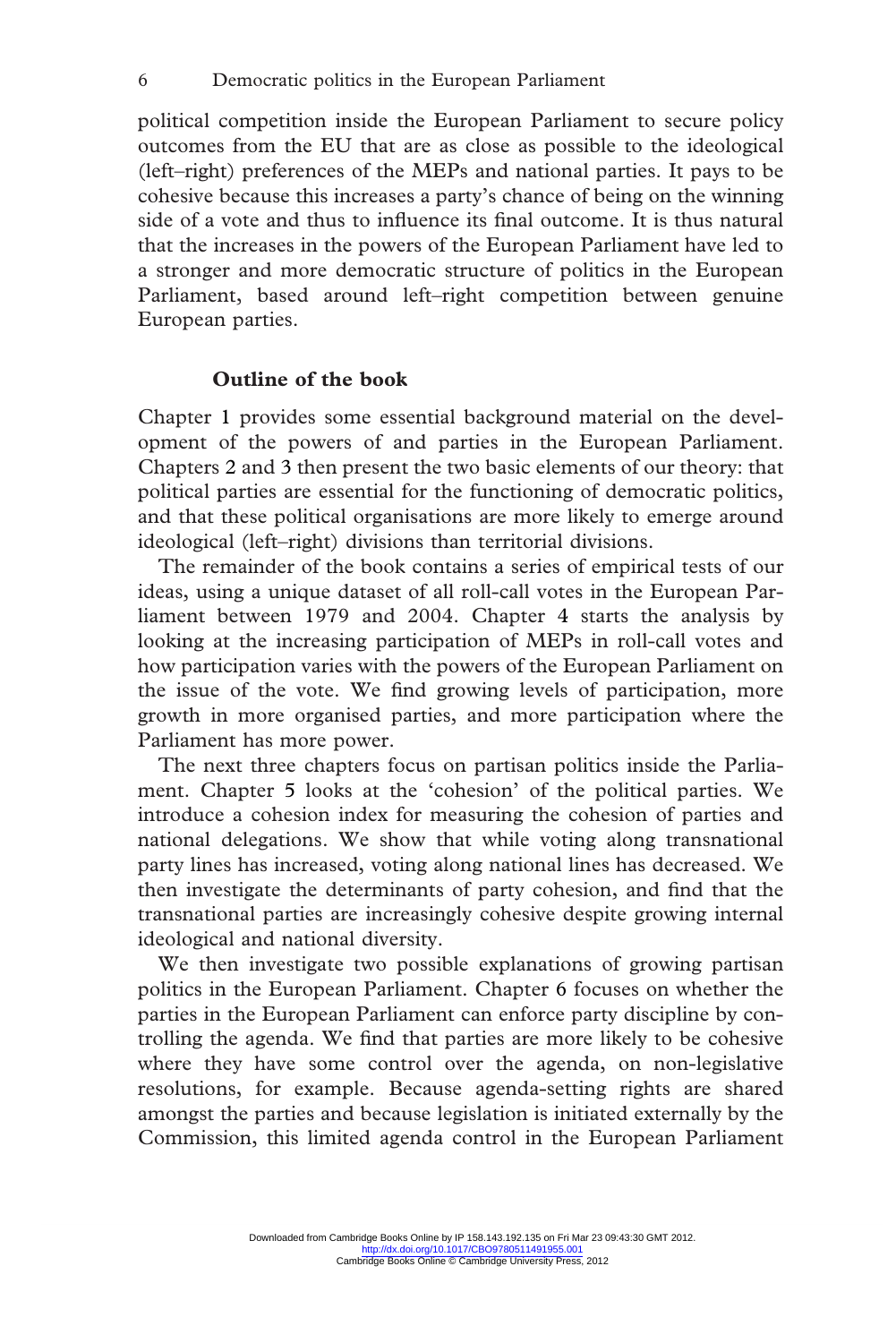should lead to a lower cohesion than what we observe. We also show that parties are not less cohesive when facing hostile amendments on bills they sponsor. There is thus strong suggestive evidence that European political groups are able to discipline the voting behaviour of their members even when they do not control the agenda.

Chapter 7 focuses on whether national parties or the European political groups have more control on the MEPs. We find that MEPs are less likely to vote against their national parties than their European political groups. On balance, one-third of an MEP's voting behaviour is determined by his or her European political group and two-thirds is determined by his or her national party. Hence, growing transnational party politics in the European Parliament must be explained via national political parties. Despite continued policy differences between the member parties in each European political group, national parties have decided to form increasingly powerful transnational political parties and to endow these organisations with leadership and agenda-setting powers.

The next two chapters then look at the ideological structure of politics in the European Parliament, within and between the European parties. Chapter 8 focuses on coalition formation between the European parties. We look at the proportion of times the majority in each political group voted the same way as a majority in another political group. We show that coalitions in the European Parliament are increasingly along left–right lines. We also investigate the determinants of coalition formation, and find that the left–right ideological distance between any two political groups is the strongest predictor of whether they vote together in a given period and over time.

Chapter 9 then looks at the dimensions of voting in the Parliament. We apply a scaling method to the roll-call votes and find that the classic left–right conflict is the main dimension of voting in the European Parliament, between as well as inside the European parties. In other words, the further an MEP is from the average left–right preferences of his or her European party, the more likely he or she will vote differently from the other members of the party. We also find that, although less salient, the second dimension captures MEPs' preferences on European integration as well as conflicts between the parties in the European Parliament and the parties represented in the Council and Commission.

The next two chapters supplement the aggregate analyses in the previous empirical chapters with two detailed case studies. Chapter 10 investigates the parliament's executive-control powers, by analysing MEP behaviour in four key votes in the fourth parliament (1994–1999) on the investiture and censure of the Santer Commission. We find the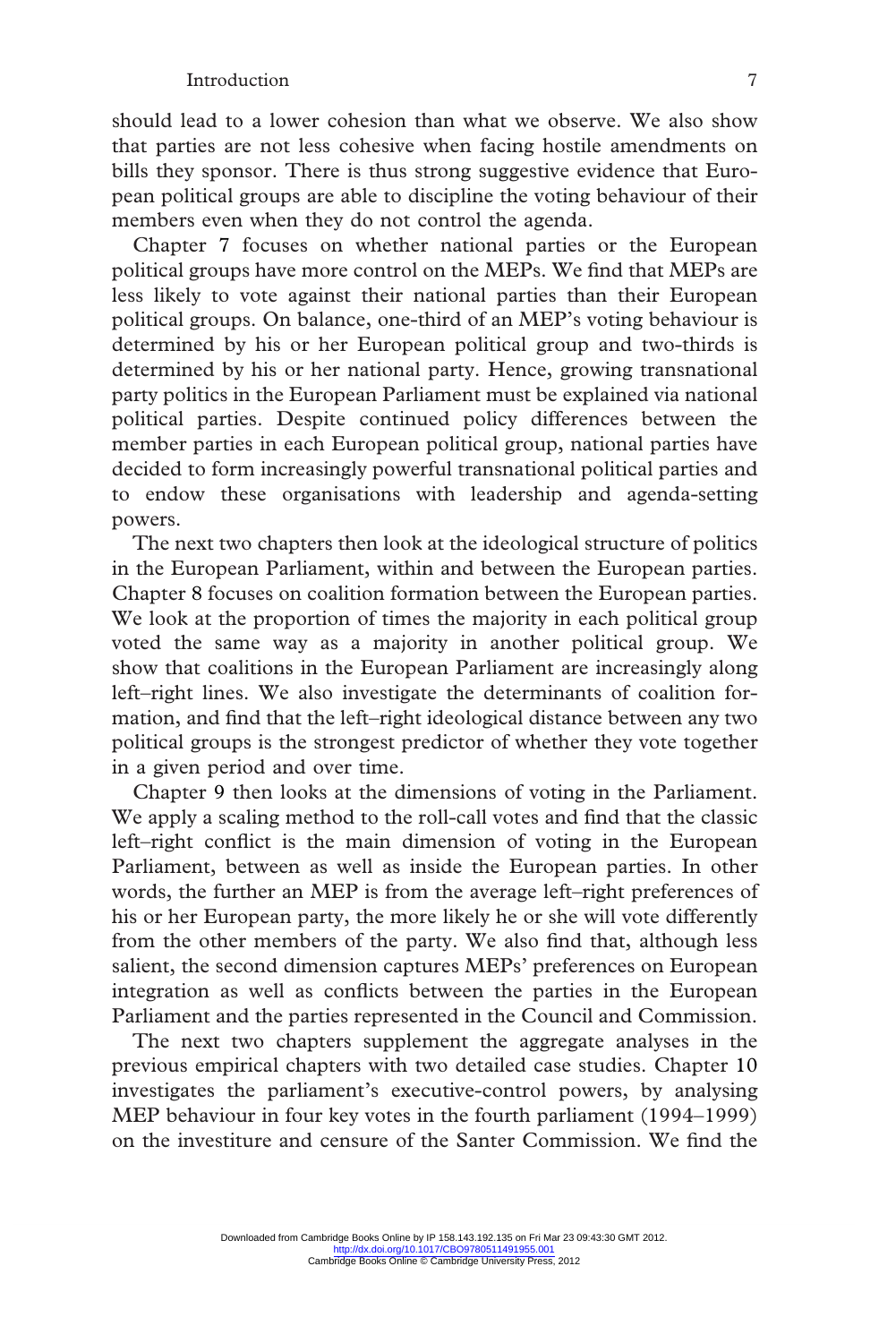emergence of 'government-opposition' politics in the European Parliament: where the European parties who dominate the Commission tend to support the Commission, while the parties who are either not represented in the Commission or who are marginalised in this institution tend to oppose the Commission. From this perspective, at the start of the Barroso Commission in 2005, there was 'unified government' in the EU, where a centre-right coalition controlled the Commission, the European Parliament, and the Council.

Chapter 11 turns to the parliament's legislative powers, by investigating MEP behaviour in the fifth parliament (1999–2004) on the Takeover Directive. We find that even when the political stakes are extremely high, European parties and left–right preferences have a significant influence on MEP behaviour. Where an issue is highly salient for a particular member state in a vote, the MEPs from this state may vote together and against their European parties. However, because this only affects one or two member states in any vote (as was the case with German MEPs on the Takeover Directive), and because this only occurs in a small number of votes on any bill, European parties' positions and left–right preferences of MEPs are the main determinants of legislative outcomes in the European Parliament.

Finally, Chapter 12 concludes by drawing out the implications of our argument and findings as well as discussing avenues for future research.

## Lessons for political science and European politics

The research presented in this book contains insights both for political science in general and for the sub-field of European politics. We spell them out briefly here but will come back to these issues throughout the book.

From the point of view of political science, our book contributes to the study of legislative behaviour in a comparative perspective. A first important question refers to the role of parties in democracies. Why do we generally observe party formation in democracies? Along what lines do they form? What is the effect of party systems in legislative decisionmaking? In Chapter 2, we provide a synthesis of these questions and provide a systematic analysis of the advantages of strong party systems in democracies relative to weak and fragmented party systems. We distinguish between the role of parties in solving collective action problems external and internal to the elected legislature. Collective action problems external to the legislature refer to electoral politics. Parties play a crucial role in mobilising the electorate to vote, a key question in political science. They also provide brand names with well-known and recognisable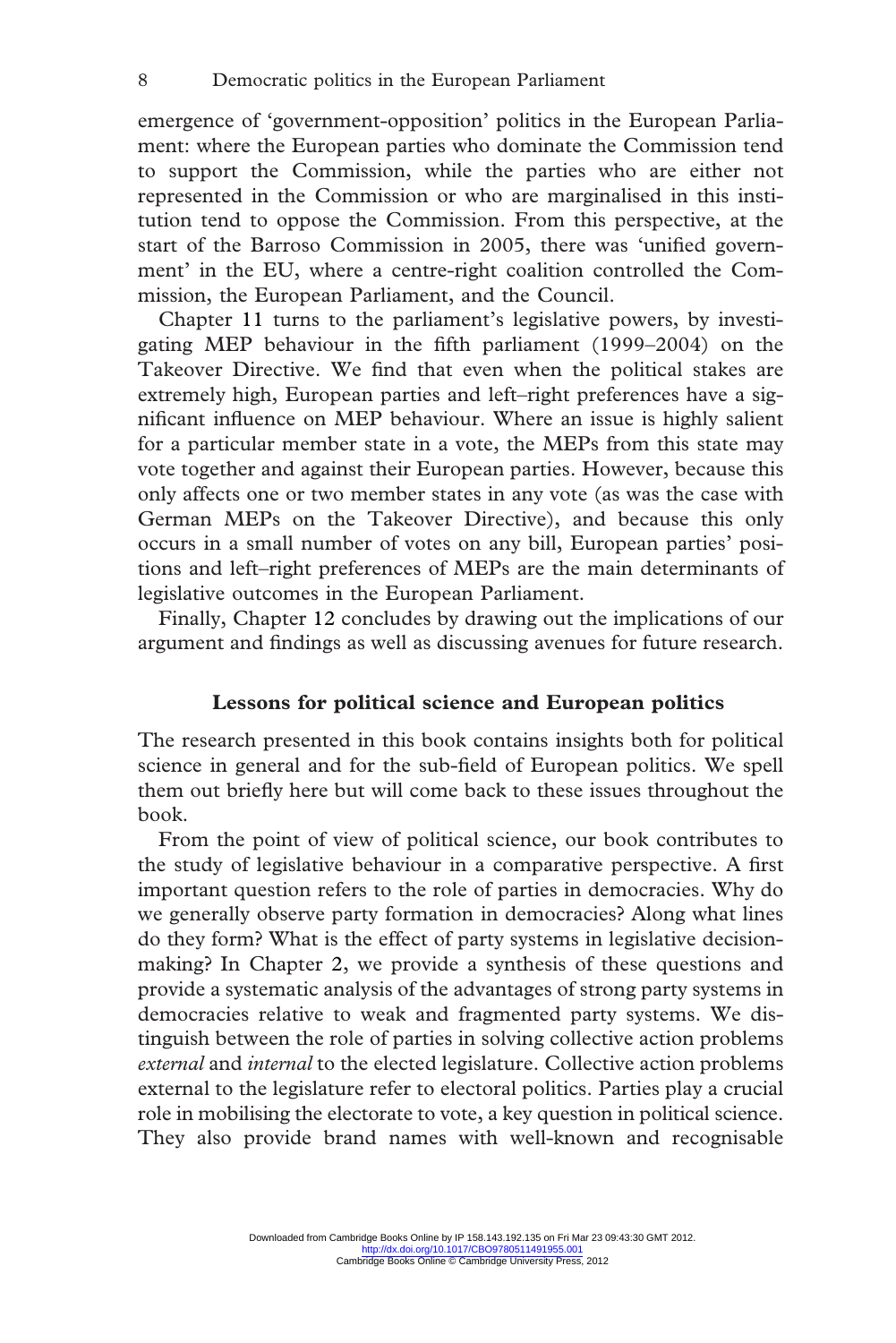platforms and a reputation that has value with voters and is therefore valuable to preserve, which enhances the reliability of politicians. Collective action problems internal to the legislature refer to legislative politics. Cohesive parties reduce the volatility and increase the predictability of legislative decisions. They allow for specialisation of parliamentarians in specific issues, which improves the quality of bills. They increase the efficiency of policy-making by screening out inefficient programmes that only bring benefits to small groups and costs to the general public. They also reduce the dimensionality of politics by creating correlations between the different dimensions of politics.

We contribute to the theory of parties by proposing a theory, briefly summarised above, for why parties in stable democracies form mainly along the left–right axis and not along territorial lines. Our theory is a complement to the 'cleavage theory' of Lipset and Rokkan. The cleavage theory does not ask why parties do not generally form on a territorial basis, except in countries where the borders and the territorial organisation of the state remain contested. In the context of the European Parliament, it is especially important to ask that question. On the other hand, the cleavage theory gives content to our notion that parties form on a functional and not on a territorial basis.

Political scientists have made much progress in recent years in trying to understand what causes voting behaviour inside elected legislatures. The European Parliament is an especially interesting institution to verify political science theories. With members from multiple nation-states, who are organised into national as well as transnational political parties, and with dramatic changes in the powers of the institution, the European Parliament is a unique laboratory for testing general theories of political parties and legislative behaviour. Most political science theories of parties and legislative politics have been developed in very particular institutional contexts, such as the US Congress or the British House of Commons. If these theories are truly generalisable, however, they should also hold in the European Parliament. Different theories highlight different causes of party cohesion. Many traditional theories emphasise the 'carrots and sticks' used by party leadership to discipline their representatives to toe the party line. One alternative theory, associated mostly with Keith Krehbiel, emphasises the preferences of the members of a party. Cohesion in voting is related to closeness in political and ideological preferences. Politicians sort themselves into parties on the basis of their preferences, and it is this sorting that fundamentally creates cohesion. Another theory, put forward in a recent book by Gary Cox and Mathew McCubbins, emphasises the role of agenda control in explaining party cohesion. Parties use their control over the legislative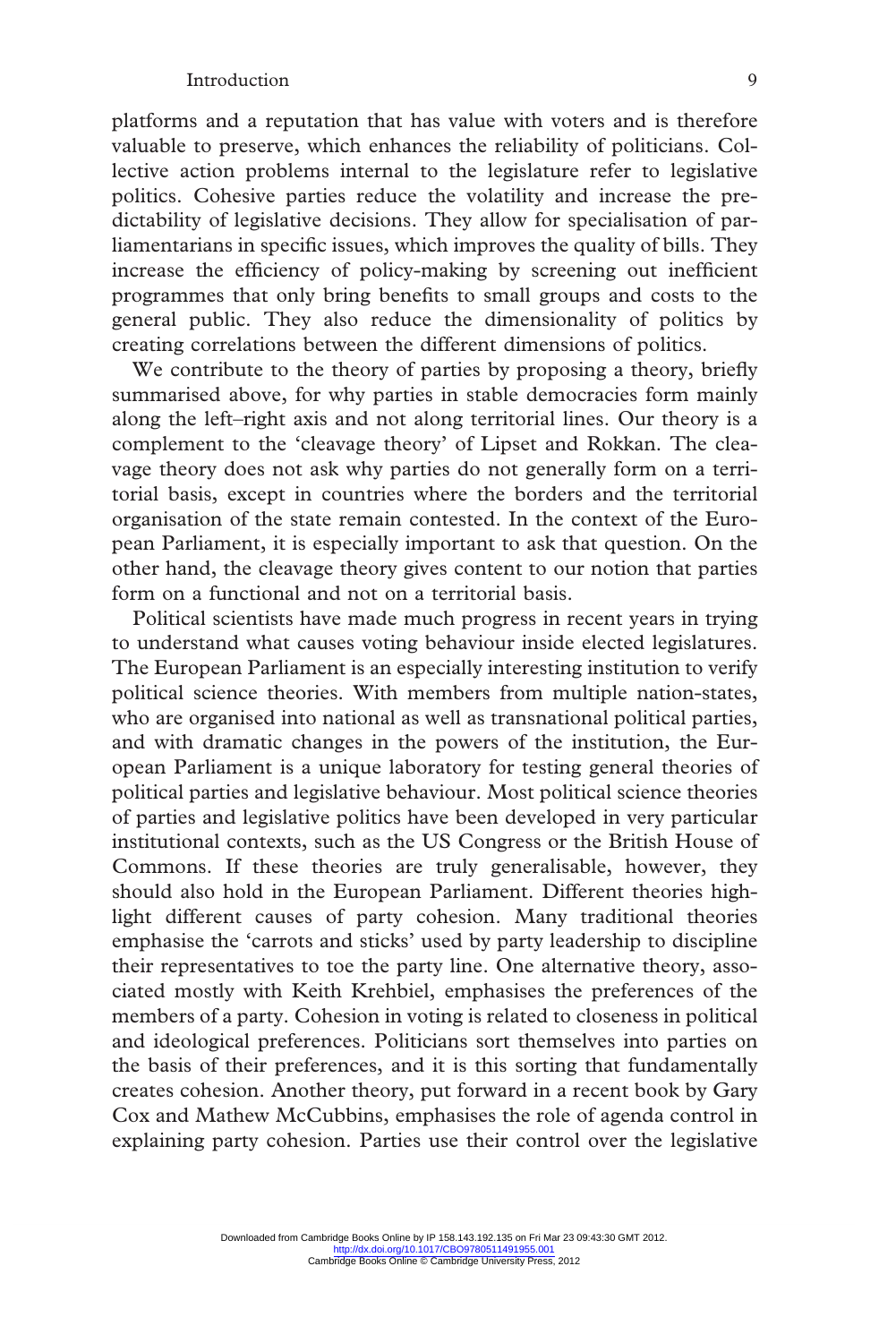agenda to only put forward bills on which there is strong support from their party in the parliament.

In this book, we find that ideology alone cannot explain party cohesion. While European parties tend to form coalitions on the basis of ideological closeness, variation in cohesion within the European parties is not related to variation in ideological preferences in the European parties. Similarly, compared with other legislatures, European parties have relatively little control over the agenda. Nevertheless, cohesion is relatively strong. Overall, it is impossible to escape the conclusion that the European parties are able to discipline their representatives in the European Parliament. However, our findings suggest that this happens mostly via the influence of national parties, which voluntarily choose to form European parties to promote their own policy goals, and then act collectively to secure these goals.

From the point of view of European politics, our work builds on the research of scholars in this field in the last decade. Scholars not only have been closely observing the functioning of the European Parliament, but have also collected samples of voting data to try to understand better the patterns of voting behaviour. By putting together and making available the complete population of roll-call data in the history of the European Parliament, we hope to contribute to bringing the level of research on the European Parliament to the level of existing research in American politics, where roll-call data from the whole history of the US Congress are used in a standard way to analyse issues of American politics.

Our research shows that the European Parliament cannot be understood as a unitary actor engaged in strategic games with the Commission and the Council. It shows how and why cohesion of the European parties has changed over time. It shows that left–right politics is the main dimension of contestation in the European Parliament, but a second dimension has also emerged, which relates to the speed and nature of European integration and battles between the European Parliament and the Council and Commission.

More broadly, the European Parliament is fundamentally important for the future of the EU and democratic governance in Europe. The EU was probably the most significant institutional innovation in the organisation of politics and the state anywhere in the world in the second half of the twentieth century. At the beginning of the twenty-first century, however, there is growing concern about how viable this organisation is in the long term if it cannot be made more democratically accountable. The European Parliament is uniquely placed, as the only directly elected institution at the European level, to operate as the voice of the people in